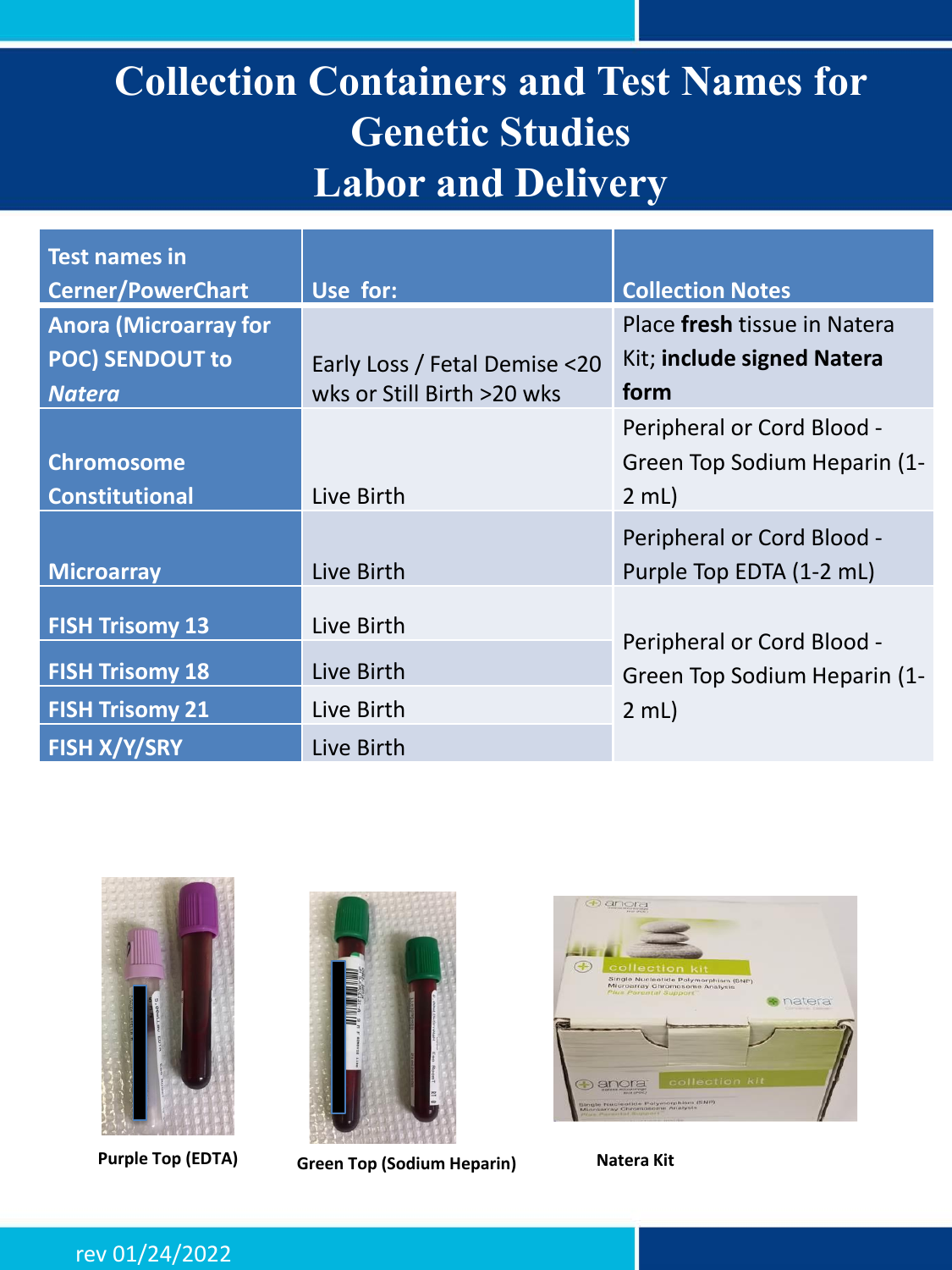### **Collection Process for Genetic Studies - Labor & Delivery Unit**



**Take ALL Tissue Samples to Pathology or Lab - do not use tube system** *See attached for other information and phone numbers for questions*

rev 01/24/2022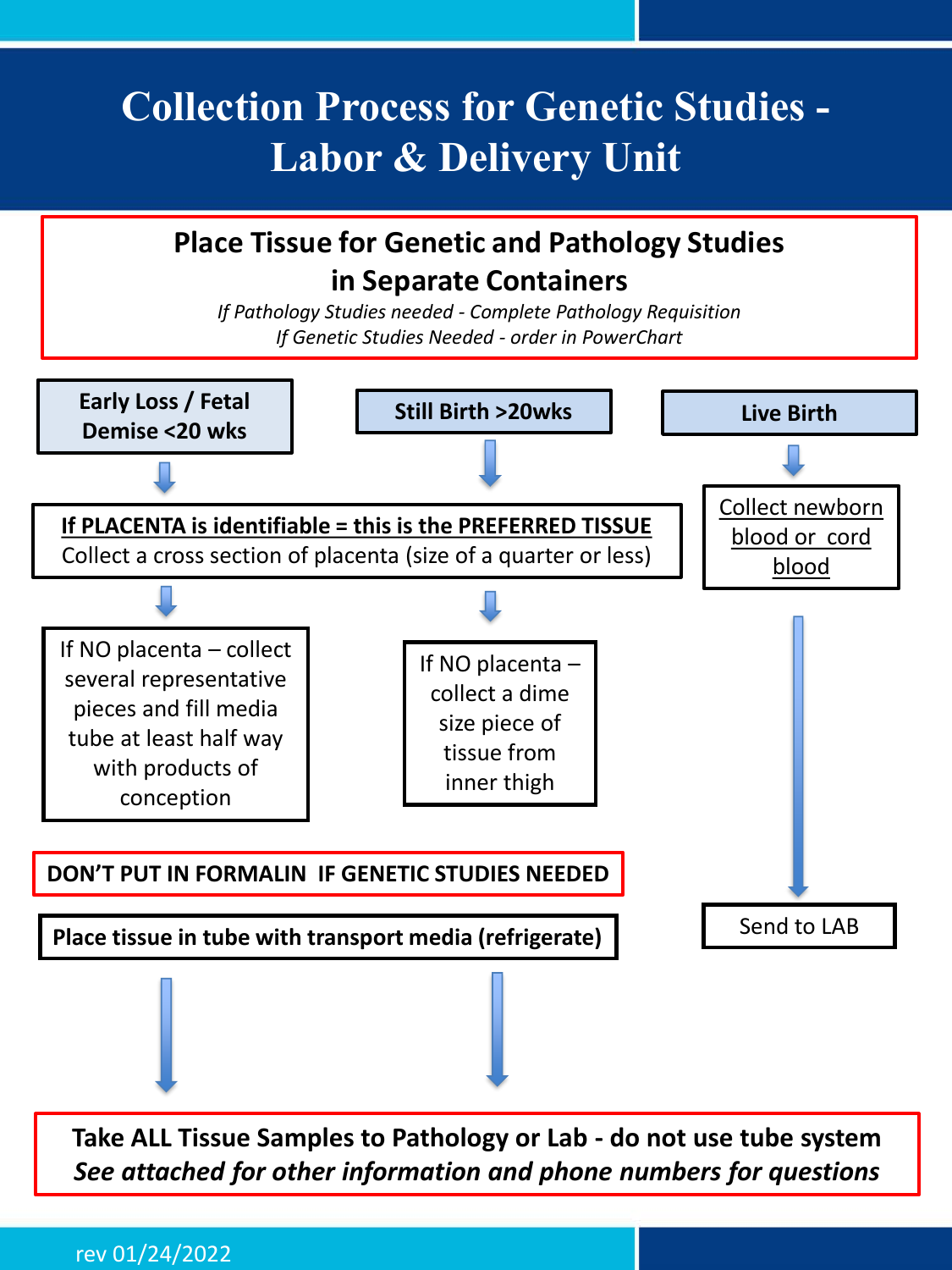## **Instructions for Transportation**

#### • **Blood for Genetic Tests**

– **Blood tubes can remain at Room Temperature**

- Tissues with Pathology requisitions go to Pathology
- Blood tubes with Genetic tests done in house go to the hospital Central Lab and from there sent to Esoteric Lab
- **Fresh** Tissue from fetal demise for Microarray studies is sent to Natera (via Referrals Lab) – keep refrigerated before sending
- **Send Genetic test requests with signed Genetic Consent Form or signed and completed Natera requisition form**
- **Send ONLY samples that have been divided by the OR (not the entire fetal demise sample**)
- **Esoteric Lab**: Open 6am-10pm M-F; 6am-3pm Sat/Sun. Phone: 813-443-8090
- 813-443-8098 Cytogenetics direct line (M-F)
- Fax: 813-443-8095 Cytogenetics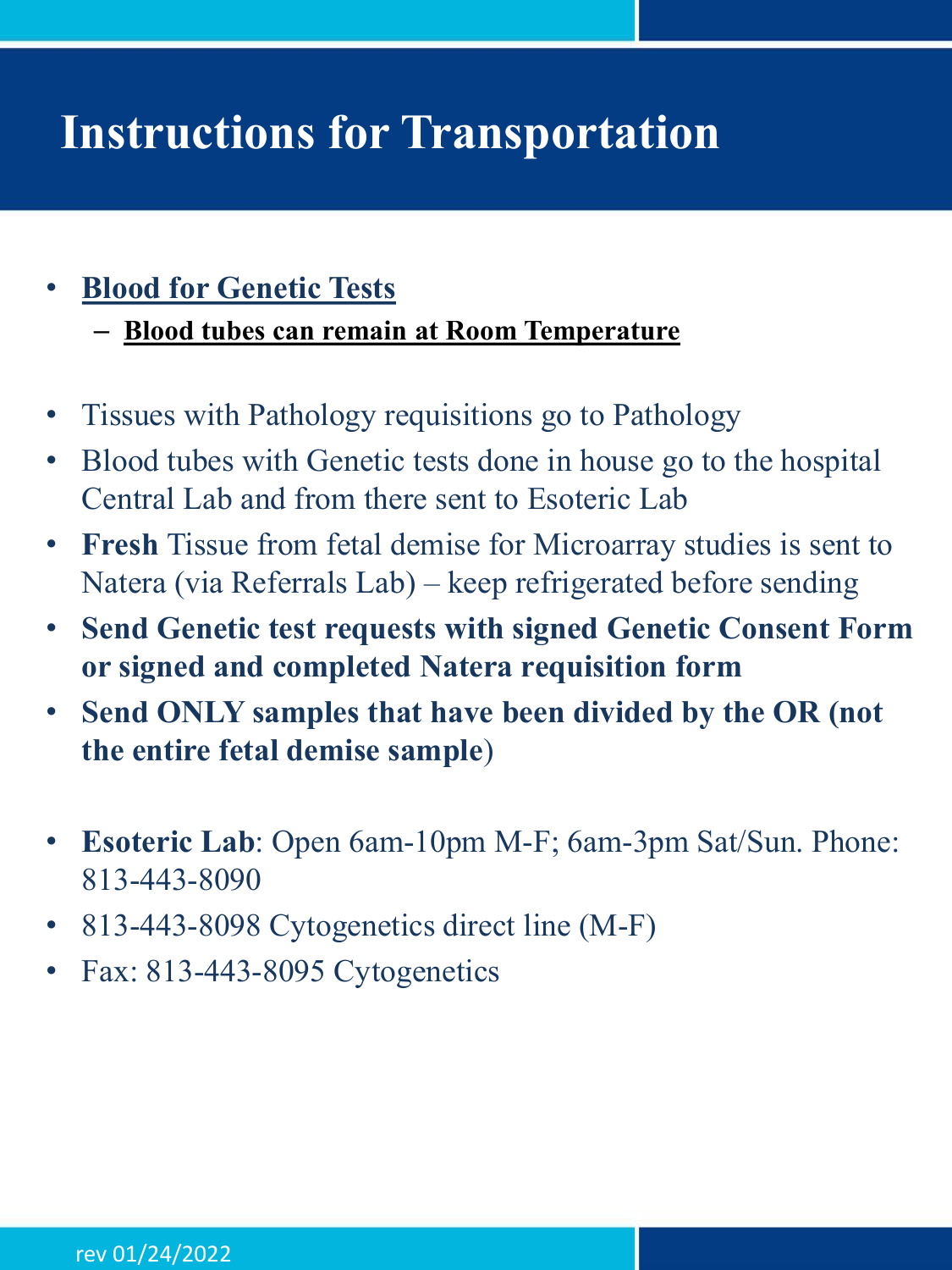## **Pricing for Natera**

- If the tissue was collected during an Outpatient Stay, then Natera will incur the expense and bill the patient.
	- Patient Cost will vary based on their deductible and Medical Plan
	- If the test is denied by their insurance, patient cost is \$349 if paid within 45 days and \$795 after 45 days
	- Please Refer to Natera's Patient billing for complete information: [https://my.natera.com/pricing/genetic\\_testing](https://my.natera.com/pricing/genetic_testing)
- If the tissue was collected during an Inpatient Stay, then BayCare will incur the expense and bill the patient.

– BayCare Cost is \$349